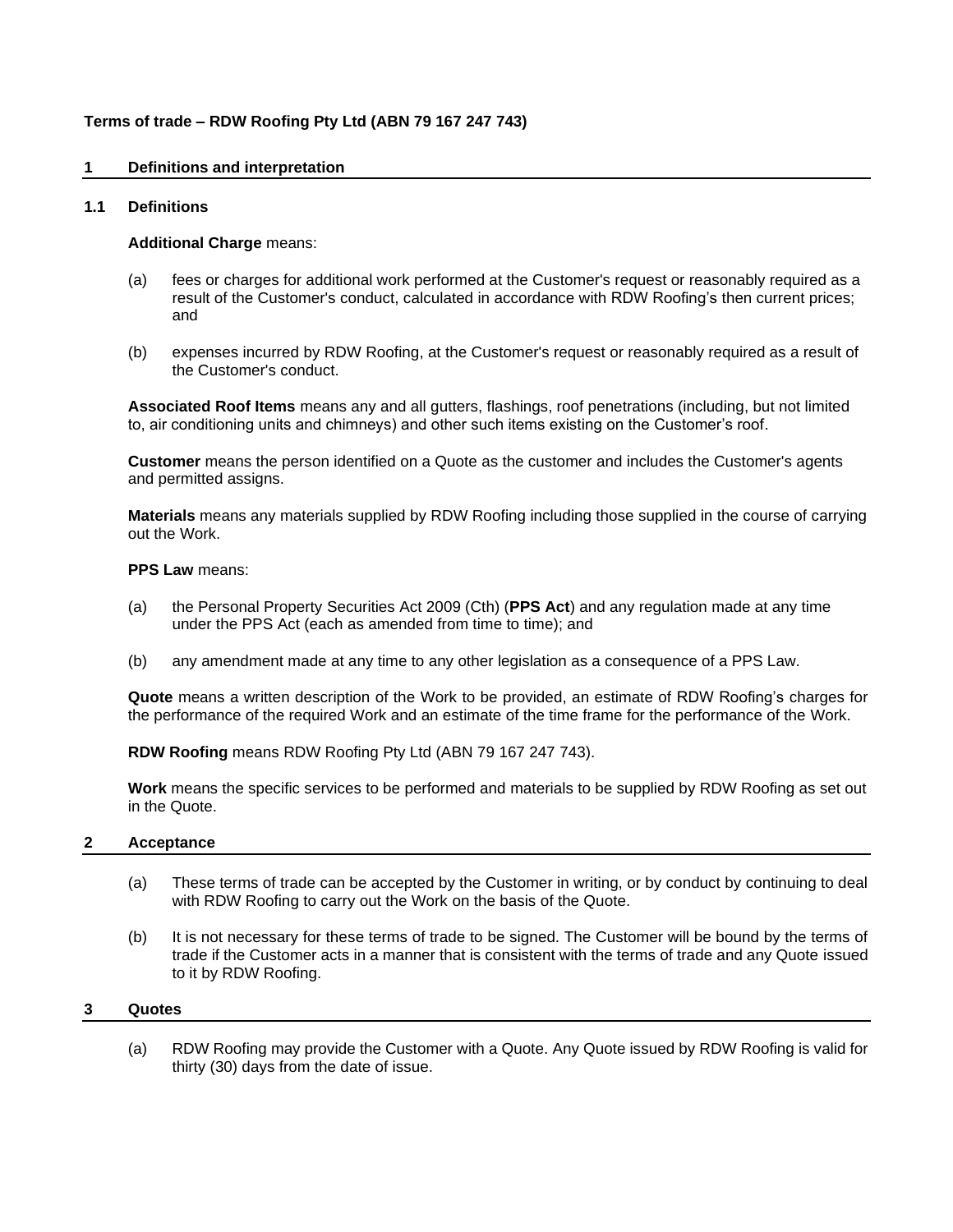- (b) Quotes are based upon the cost of Materials available at the time of preparation of the Quote and assume the timely supply by the Customer of necessary material and instructions to RDW Roofing.
- (c) Following provision of a Quote to the Customer, RDW Roofing is not obliged to commence the Work until the Quote has been accepted by the Customer. The Quote may be accepted in writing, or by conduct by continuing to deal with RDW Roofing to carry out the Work in accordance with the Quote.
- (d) Upon acceptance of the Quote, RDW Roofing may require the Customer to pay a deposit of an amount determined by RDW Roofing in its absolute discretion.
- (e) RDW Roofing reserves the right to amend any Quote before it has been accepted by the Customer in writing to take into account any rise or fall in the cost of carrying out the required Work. RDW Roofing will notify the Customer of any amendment as soon as practicable, at which point the amended Quote will be the estimate or Quote to these terms of trade.
- (f) An indication in a Quote of the time frame for the provision of Work is an estimate only and is not a fixed time frame. Subject to any obligations in respect of consumer guarantees under the Australian Consumer Law ("ACL"), this estimate is not binding upon RDW Roofing.
- (g) A Quote does not include anything that is not explicitly referred to including, but not limited to, scaffolding costs and Material delivery.
- (h) Unless otherwise stated, a Quote for the Work is based on the assumption that all structural members and other components are in sound condition. If any conditions are encountered that are not visible upon initial inspection, the Customer agrees to pay RDW Roofing any additional costs and expenses that may be necessary based upon RDW Roofing's then current prices and as agreed to by both parties.

# **4 Variations**

- (a) The Customer may request a variation to the Work by providing a request in writing to RDW Roofing. A request for a variation must be agreed to in writing by RDW Roofing in order to have effect.
- (b) If the Customer wishes to vary its requirements after a Quote has been prepared by RDW Roofing, RDW Roofing reserves the right to vary the Quote to include any Additional Charge in respect of any extra costs incurred or additional work carried out due to the variation, in accordance with its then current prices. A revised Quote issued by RDW Roofing in respect of the requested variation supersedes the original Quote. If the revised Quote only specifies additional work, the Quote for that additional work will be in addition to the immediately preceding Quote.
- (c) RDW Roofing has an automatic extension of time to carry out the Work equal to the delay caused by the variation.

# **5 Invoicing and payment**

- (a) RDW Roofing will invoice the Customer at the completion of the Work without any deductions, but reserves the right to invoice the Customer at any time during the performance of the Work.
- (b) The amount payable by the Customer will be the amount set out in the invoice, which must be paid to RDW Roofing within seven (7) days of a valid invoice being issued to the Customer.
- (c) If any invoice is due but unpaid, RDW Roofing may withhold the provision of any further Work until overdue amounts are paid in full.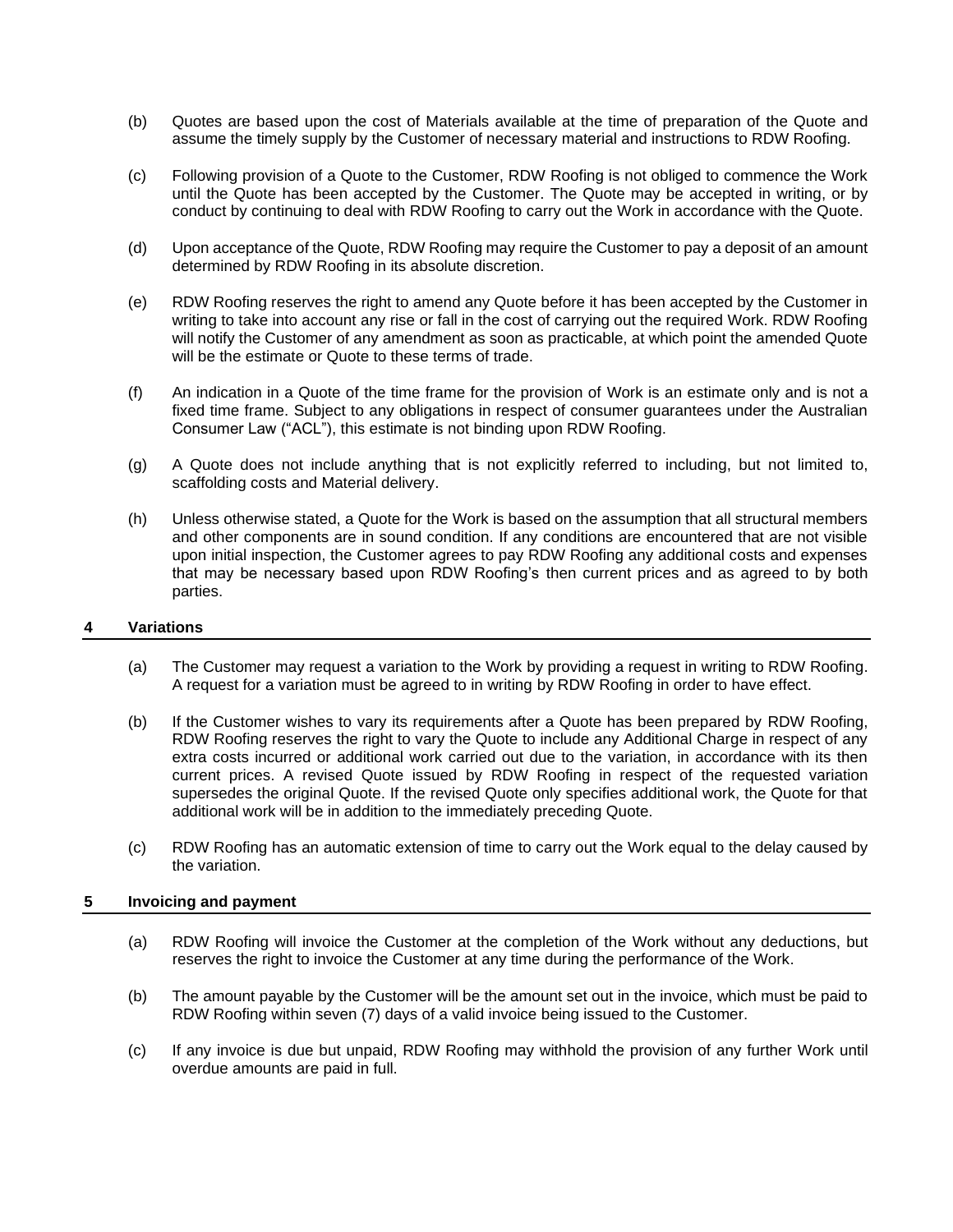- (d) RDW Roofing may in its complete discretion apply any payment received from the Customer to any amount owing by the Customer to RDW Roofing.
- (e) The Customer is not entitled to retain any money owing to RDW Roofing regardless of any default or alleged default by RDW Roofing of these terms of trade, including (but not limited to) the provision of Work to an inadequate standard, a delay in the provision of the Work or if the Customer has made a claim under the warranty provisions of these terms of trade. If the Customer does not comply with this clause, RDW Roofing is entitled to exercise a lien in respect of the unpaid amount in accordance with the *Building Industry and Security of Payment Act 2009* (Tas). Nothing in this paragraph affects the Customer's rights for any alleged failure of a guarantee under the ACL.
- (f) All costs and expenses associated with collecting overdue amounts, including (but not limited to) legal fees and internal costs and expenses of RDW Roofing, are to be paid by the Customer as a debt due and payable under these terms of trade.
- (g) The Customer and RDW Roofing agree to comply with their obligations in relation to Goods and Services Tax (**GST**) under the A New Tax System (Goods and Services Tax) Act 1999 and any other applicable legislation governing GST

# **6 Additional Charges**

- (a) RDW Roofing may require the Customer to pay Additional Charges in respect of costs incurred by RDW Roofing as a result of reliance on inadequate or incorrect information or material provided by the Customer or information or material supplied later than required by RDW Roofing in order for it to carry out the Work within the specified time frame (if any).
- (b) The imposition of Additional Charges may also occur as a result of:
	- (i) cancellation by the Customer that results in loss to RDW Roofing;
	- (ii) Government or council taxes or charges not included in the Quote; or
	- (iii) additional work required by RDW Roofing or any other occurrence which causes RDW Roofing to incur costs in respect of the Work additional to the quoted cost.

# **7 Title and risk**

- (a) Risk in the Materials passes to the Customer immediately upon delivery.
- (b) Property and title in the Materials supplied to the Customer under these terms of trade does not pass to the Customer until all money (including money owing in respect of other transactions between RDW Roofing and the Customer) due and payable to RDW Roofing by the Customer have been fully paid.
- (c) Where Materials supplied by RDW Roofing for the Work are left in the possession, custody or power of the Customer and payment has not been made in full by the Customer, the Customer:
	- (i) is a bailee of the Materials until property in them passes to the Customer;
	- (ii) irrevocably appoints RDW Roofing to be its attorney to do all acts and things necessary to ensure the retention of title to the Materials including the registration of any security interest in favour of RDW Roofing with respect to the Materials under applicable law;
	- (iii) must not allow any person to have or acquire any security interest in the Materials;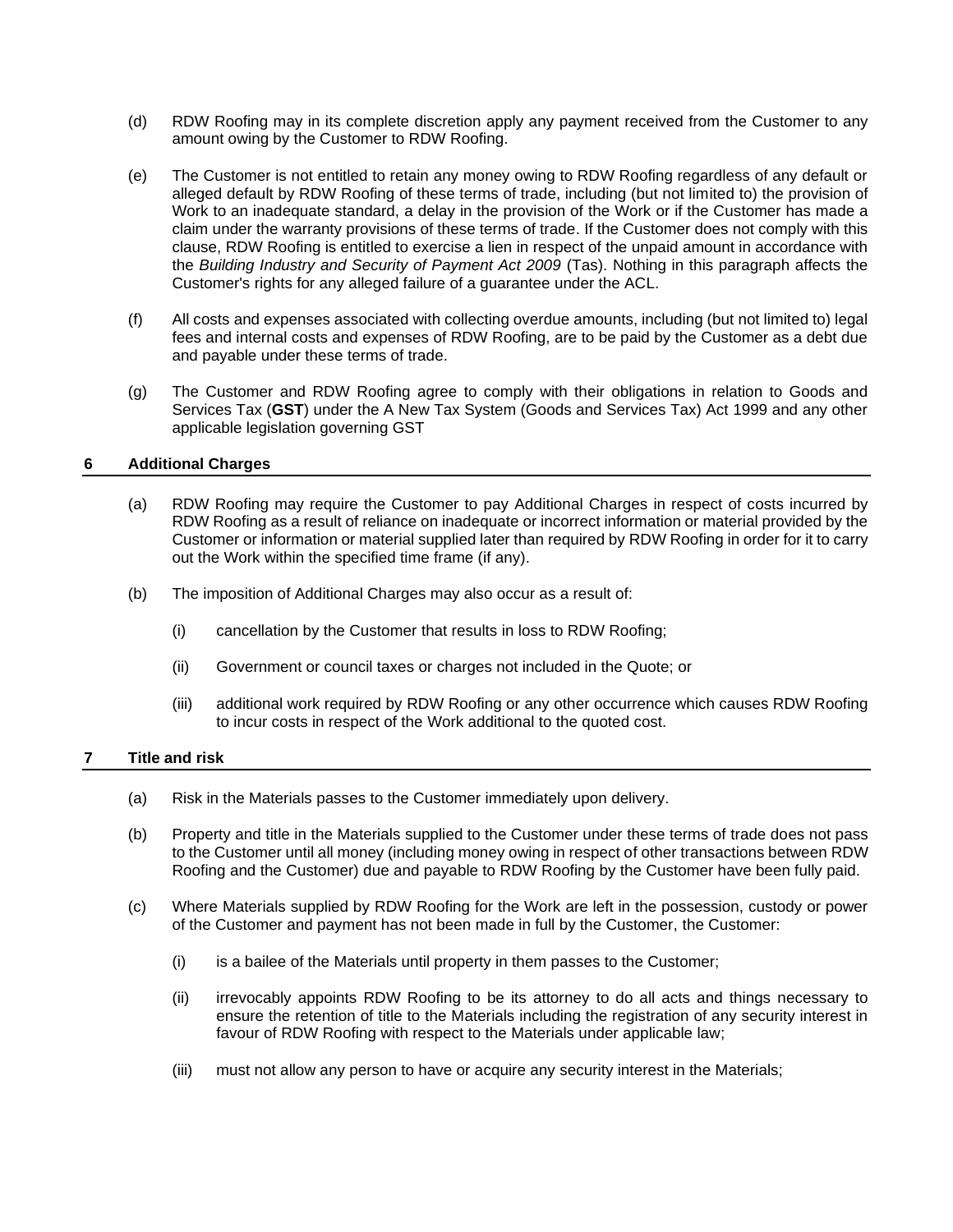- (iv) the Customer grants an irrevocable licence to RDW Roofing or its agent to enter the Customer's premises in order to recover possession of the Materials pursuant to this paragraph. The Customer indemnifies RDW Roofing for any damage to property or personal injury which occurs as a result of RDW Roofing entering the Customer's premises.
- (d) Where Materials that are supplied for the Work are left in the possession, custody or power of the Customer by RDW Roofing without payment in full of all moneys payable in respect of the Materials or any other aspect of the Work in respect of those Materials, the Customer acknowledges that RDW Roofing has a right to register and perfect a personal property security interest.
- (e) If:
	- (i) a PPS Law applies or commences to apply to these terms of trade or any transaction contemplated by them, or RDW Roofing determines (based on legal advice) that this is the case; and
	- (ii) in RDW Roofing's opinion, the PPS Law:
		- (A) does or will adversely affect its security position or obligations; or
		- (B) enables or would enable its security position to be improved without adversely affecting the Customer,

<span id="page-3-1"></span><span id="page-3-0"></span>RDW Roofing may give notice to the Customer requiring the Customer to do anything (including amending these terms of trade or execute any new terms and conditions) that in the opinion of RDW Roofing is necessary, to the maximum possible extent, to overcome the circumstances contemplated in paragraph  $7(e)(ii)(A)$  or improve the security position as contemplated in paragraph  $7(e)(ii)(B)$ . The Customer must comply with the requirements of that notice within the time specified in the notice. If having completed everything reasonably practicable as required under this paragraph, and in the opinion of RDW Roofing its security position or obligations under or in connection with these terms of trade have been or will be materially adversely affected, RDW Roofing may by further notice to the Customer cancel these terms of trade. If this occurs, the Customer must pay to RDW Roofing any money owed to RDW Roofing by the Customer immediately.

(f) RDW Roofing is not obliged to give the Customer any notice, document or information under PPS Law unless the provision of the notice, document or information is required by the PPS Law and cannot be excluded. The Customer consents to waive any right it may have to receive such notice, copy of document or information.

# **8 Default by Customer**

- (a) Each of the following occurrences constitutes an event of default:
	- (i) the Customer breaches or is alleged to have breached these terms of trade for any reason (including, but not limited to, defaulting on any payment due under these terms of trade) and fails to remedy that breach within fourteen (14) days of being given notice by RDW Roofing to do so;
	- (ii) the Customer, being a natural person, commits an act of bankruptcy;
	- (iii) the Customer, being a corporation, is subject to:
		- (A) a petition being presented, an order being made or a meeting being called to consider a resolution for the Customer to be wound up, deregistered or dissolved;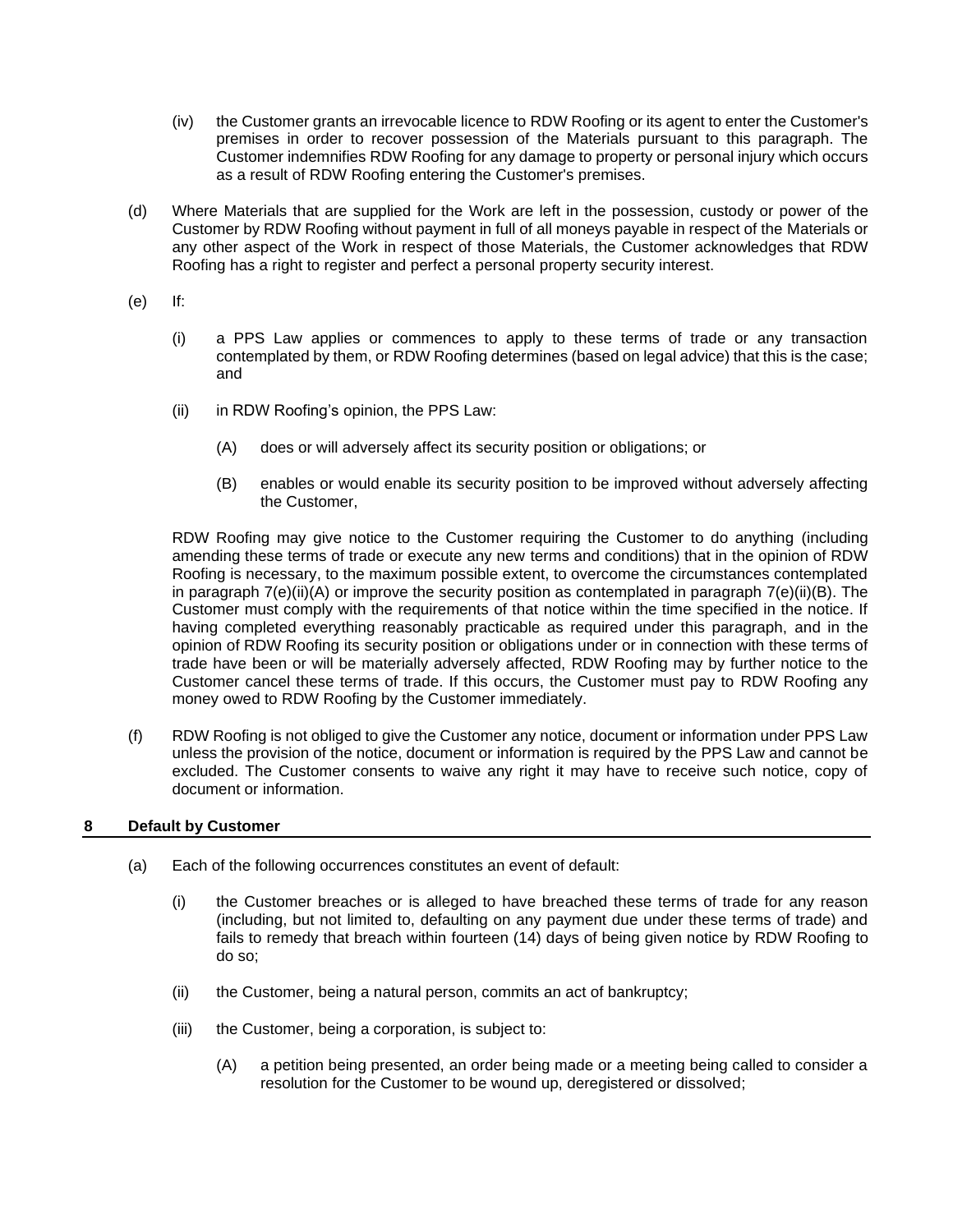- (B) a receiver, receiver and manager or an administrator under part 5.3A of the Corporations Act 2001 (Cth) being appointed to all or any part of the Customer's property and undertaking;
- (C) the entering of a scheme of arrangement (other than for the purpose of restructuring); and
- (D) any assignment for the benefit of creditors;
- (iv) the Customer purports to assign its rights under these terms of trade without RDW Roofing's prior written consent; or
- (v) the Customer ceases or threatens to cease conduct of its business in the normal manner.
- <span id="page-4-0"></span>(b) Where an event of default occurs, except where payment in full has been received by RDW Roofing, RDW Roofing may:
	- (i) terminate these terms of trade;
	- (ii) refuse to carry out the Work or any further Work;
	- (iii) retain (where applicable) all money paid by the Customer on account of Work performed.
- (c) In addition to any action permitted to be taken by RDW Roofing under paragraph [8\(b\),](#page-4-0) on the occurrence of an event of default all invoices will become immediately due and payable.

#### **9 Exclusions and limitation of liability**

- (a) The Customer must inspect all Materials supplied and installed by RDW Roofing as part of the Work upon completion of the Work and notify RDW Roofing within seven (7) days of completion in writing of any defect or damage, shortage in quantity or failure to comply with the description or Quote. Upon such written notification, the Customer must allow RDW Roofing to inspect the alleged defect or damage.
- (b) RDW Roofing is not liable for defects or damage occurring in the Materials supplied and installed by RDW Roofing as part of the Work that were not caused by RDW Roofing. To the extent permitted by law, this includes, but is not limited to consequential damage (whether structural or otherwise) or failure due to accidental damage, impact, misuse or negligence of any third party. The Customer expressly agrees that RDW Roofing will charge its then current prices if the Customer requests RDW Roofing to rectify such a defect or damage.
- (c) The Customer acknowledges that the Work may be affected by the structure of the roof and any Associated Roof Items. To the extent permitted by law, RDW Roofing is not liable in any way for any defective Work where such defective Work is caused or affected (directly or indirectly) by the roof structure and/or any Associated Roof Items. If RDW Roofing determine that work additional to the Quote is required as a result of the roof structure and/or any Associated Roof Items, or if the Customer requires RDW Roofing to perform any additional work to rectify defects caused by the roof structure and/or any Associated Roof Items, RDW Roofing is entitled to charge its then current prices to carry out the additional work.
- (d) RDW Roofing is not responsible for ensuring that the roof structure and/or any Associated Roof Items are compliant with Australian and/or industry standards. Any issues relating to matters that were not included in a Quote remain the responsibility of the Customer and RDW Roofing accepts no liability for such matters.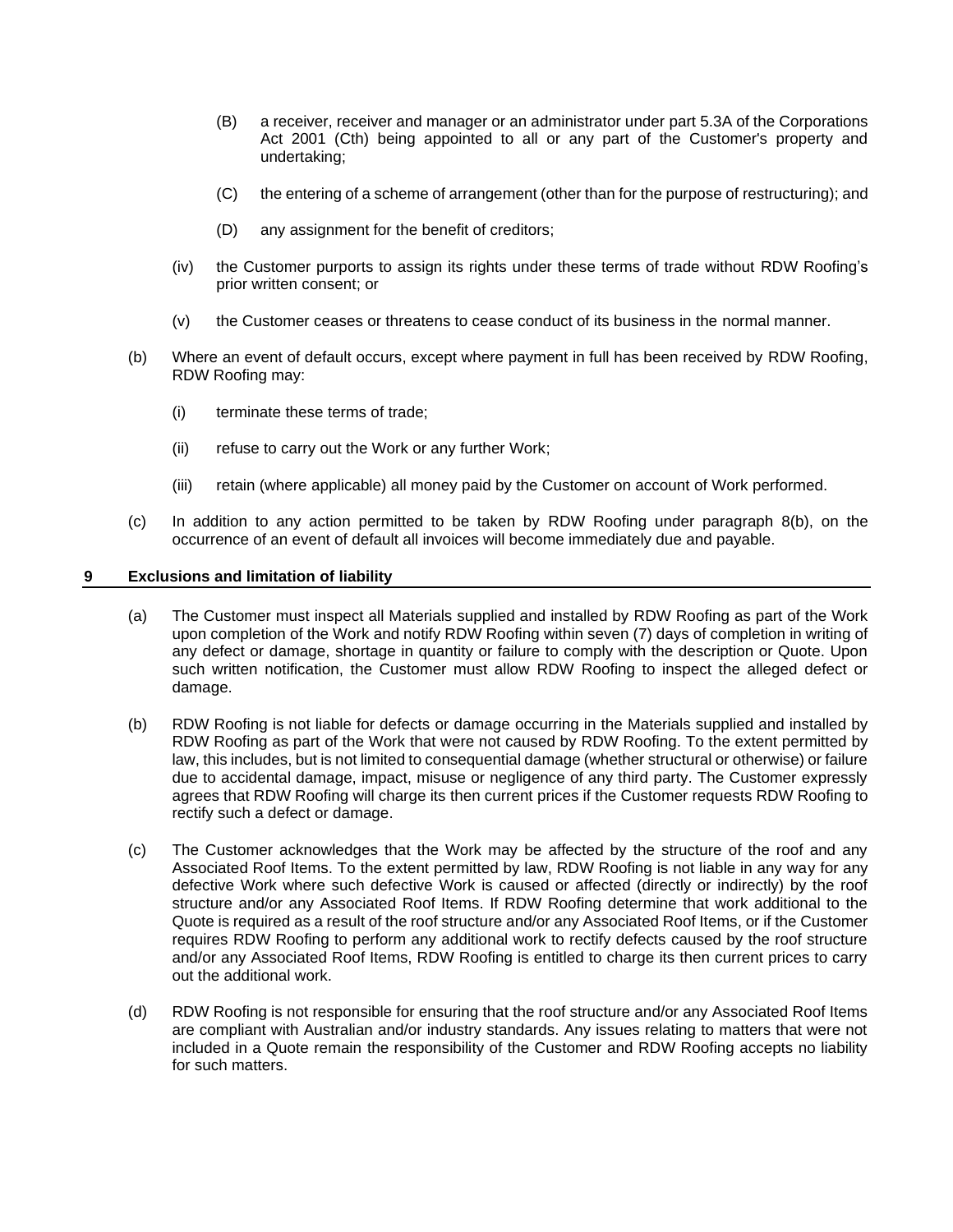- (e) RDW Roofing is not liable for defects or damage of any kind which result from fire, flood, strike, third parties, acts of God, or any other circumstances that are beyond the control of RDW Roofing including but not limited to severe weather.
- (f) To the full extent permitted by law, RDW Roofing's liability for breach of any term implied into these terms of trade by any law is excluded.
- (g) Under no circumstances is RDW Roofing or any of its suppliers liable or responsible in any way to the Customer or any other person for any loss, damages, costs, expenses or other claims (including consequential damages and loss of profits or loss of revenues) as a result, direct or indirect of any defect, deficiency or discrepancy in the Materials or the Work performed. This includes their form, content and timeliness of deliveries, failure of performance, error, omission or defect.
- (h) Any advice, recommendation, information, assistance or service given by RDW Roofing in relation to the Materials supplied, the Work, or both, is given in good faith and is believed to be accurate, appropriate and reliable at the time it is given. It is provided without any warranty or accuracy, appropriateness or reliability. RDW Roofing does not accept any liability or responsibility for any loss suffered as a result of the Customer's reliance on such advice, recommendation, information, assistance or service.
- (i) To the fullest extent permissible at law, RDW Roofing is not liable for any direct, indirect, punitive, incidental, special, consequential damages or any damages whatsoever including, without limitation, damages for loss of use, data or profits, arising out of or in any way connected with the provision of or failure to provide Materials or carry out the Work, or otherwise arising out of the provision of the Materials or the Work, whether based on terms of trade, negligence, strict liability or otherwise, even if RDW Roofing has been advised of the possibility of damages.
- (j) RDW Roofing is not liable for the growth of any mold, moss, lichen or other such organism that may occur following performance of the Work. The Customer acknowledges that RDW Roofing will charge its then current prices if the Customer requires RDW Roofing to perform any additional work in relation to any mold, moss, lichen or other such organism.
- (k) The ACL may give to the Customer certain consumer guarantees, which cannot be restricted, limited or varied.
- (l) If the Customer is not a "consumer" within the meaning of the ACL, RDW Roofing's liability for any defect or damage is limited to, at the discretion of RDW Roofing:
	- (i) the value of any express warranty or warranty card provided to the Customer by RDW Roofing; or
	- (ii) any warranty to which RDW Roofing is entitled to claim against the manufacturer of the Materials, if RDW Roofing did not manufacture them itself.

# **10 Workmanship Warranty**

- (a) In addition to any relevant statutory warranties, RDW Roofing warrants to the Customer that:
	- (i) all Materials will be suitable and of good quality, and are fit for the purposes for which materials of the kind are commonly supplied;
	- (ii) the Work will follow all relevant laws and legal requirements and will be in accordance with all the relevant Australian Standards;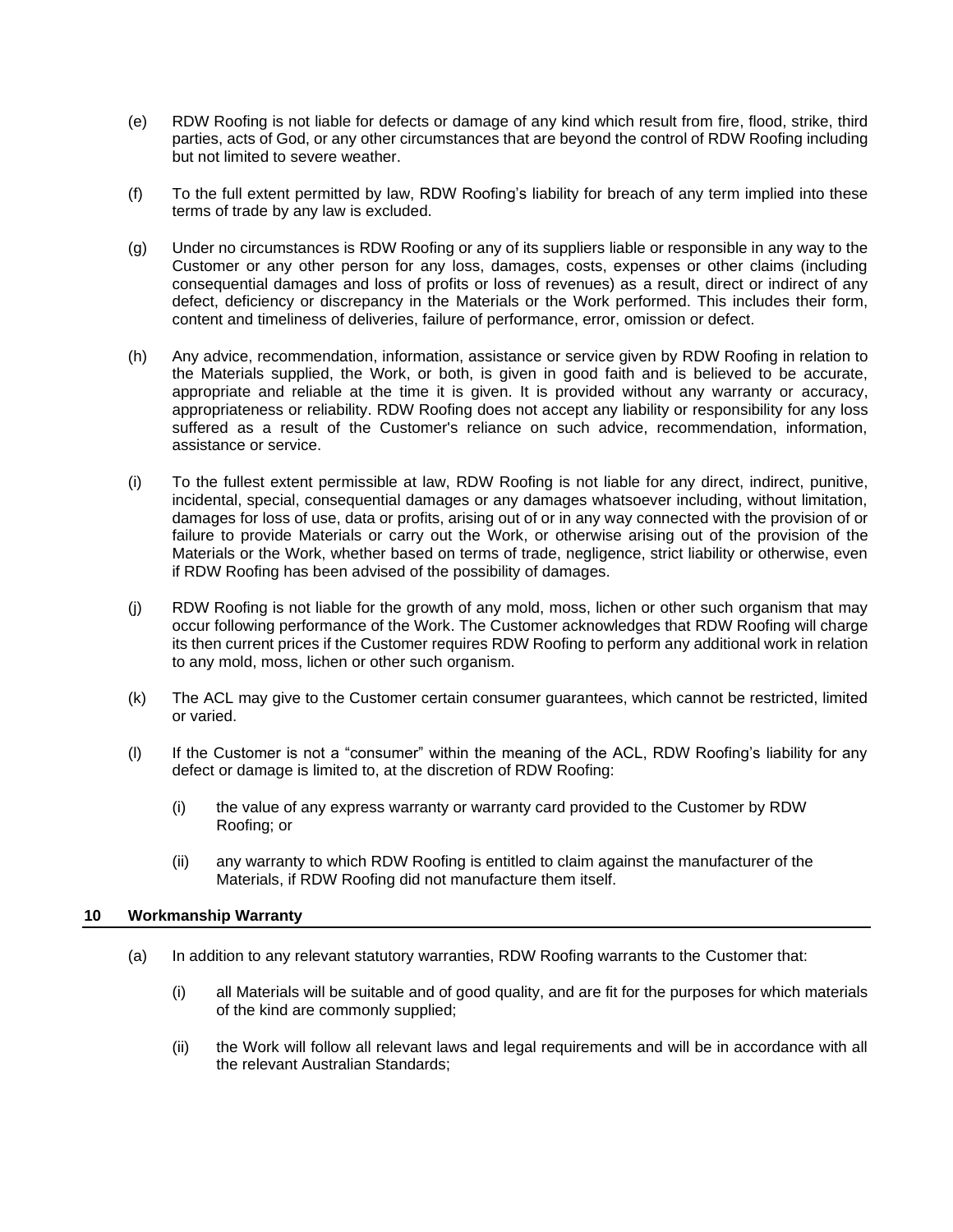- (iii) the Work will be completed in accordance with the specifications of the manufacturer of the Materials and any plans and specifications agreed between the parties; and
- (iv) the Work will be carried out with due care and skill, and will be free of defects.
- (b) The above warranties last for a period of ten (10) years from the date of completion of the Work ("the Warranty"). If a valid claim is received by RDW Roofing, all efforts will be made to rectify the defect in accordance with these terms and conditions. RDW Roofing will pay all reasonable costs associated with the rectification of the defect, including disposal, re-installation, and cartage where it deems a valid claim has been made in its absolute discretion.
- (c) All claims made to RDW Roofing in relation to any defect must be made in writing and must include the nature of the defects. The Customer must allow RDW Roofing reasonable access to the property to inspect and test the alleged defect or damage within a reasonable time following notification.
- (d) RDW will, at its option, repair or replace the defective Work. Any replacement Work will then be covered by the remainder of the Warranty.
- (e) Where repairs and/or replacement is necessary, the Customer will provide RDW Roofing with reasonable access to the property for that purpose.
- (f) In addition to any exclusions of liability specified in these terms of trade, the Warranty does not extend to:
	- (i) any work that was not performed by RDW Roofing or any work where there has been subsequent third party work performed;
	- (ii) normal wear and tear;
	- (iii) variations in colour and shade of Materials;
	- (iv) Work that the Customer has not maintained in accordance with any written guidelines or recommendations provided by RDW Roofing; and
	- (v) Claims that arise out of or are connected with incorrect, inaccurate or negligent information, advice or building work provided by the Customer or its agents, contractors or advisers.
- (g) To the extent permitted by law, RDW Roofing does not provide any warranty with respect to the Materials. Any warranty card or certificate given by RDW Roofing in respect of the Materials is given on behalf of the manufacturer of the Materials. All warranty claims in respect of the Materials must be submitted directly to the manufacturer except where RDW Roofing has agreed in writing to process any such warranty claims on behalf of the manufacturer. Any such warranty card or certificate will be provided to the Customer upon completion of the Work.
- (h) Where RDW Roofing attends the property following notification of an alleged defect or damage from the Customer and RDW Roofing does not deem a valid claim has been made, RDW Roofing reserves the right to charge any additional costs and expenses it has incurred in investigating the claim at RDW Roofing's then current prices.

# **11 Indemnity**

(a) The Customer indemnifies and keeps indemnified RDW Roofing, its servants and agents in respect of any claim or demand made or action commenced by any person (including, but not limited to, the Customer) against RDW Roofing or, for which RDW Roofing is liable, in connection with any loss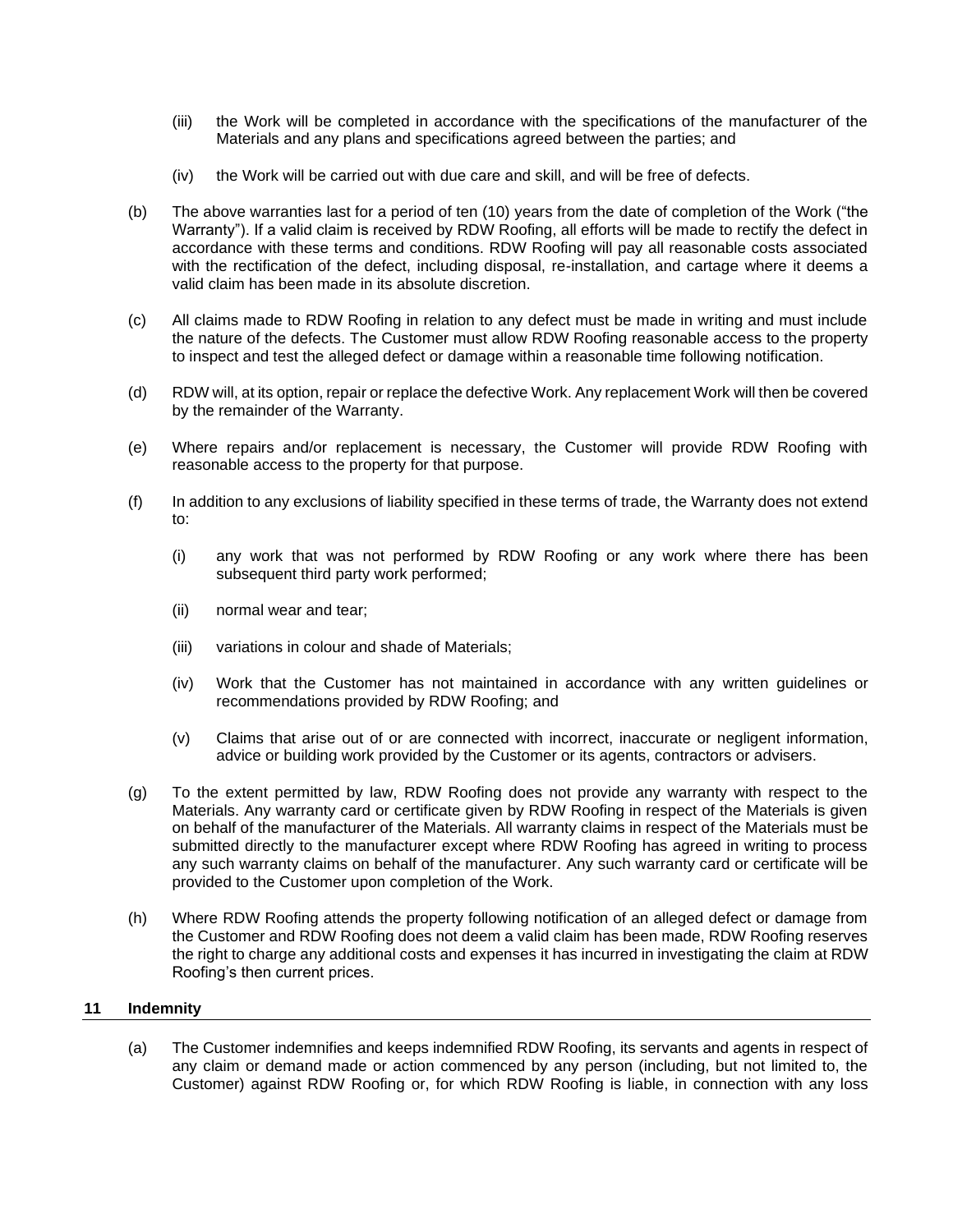arising from or incidental to the provision of Materials or Work or the subject matter of these terms of trade.

- (b) This includes, but is not limited to, any legal costs incurred by RDW Roofing in relation to meeting any claim or demand on a solicitor client basis, or any party or party legal costs for which RDW Roofing is liable in connection with any such claim or demand.
- (c) This provision remains in force after the termination of these terms of trade.

### **12 Force majeure**

- (a) If circumstances beyond the control of RDW Roofing prevent or hinder its performance of the Work, RDW Roofing is free from any obligation to carry out the Work while those circumstances continue. RDW Roofing may elect to terminate this agreement or keep the agreement on foot until such circumstances have ceased.
- (b) Circumstances beyond the control of RDW Roofing include, but are not limited to, unavailability of materials or components, strikes, lockouts, riots, natural disasters, pandemics, epidemics, fire, war, acts of God, government decrees, proclamations or orders, transport difficulties and failures or malfunctions of computers or other information technology systems.

### **13 Dispute resolution**

- (a) At RDW Roofing's sole discretion, if there are any disputes or claims for unpaid Work, then the *Building and Construction Industry Security of Payment Act 2009* (Tas) applies.
- (b) Any other dispute which the parties are unable to resolve by negotiation may be referred by either party to the President or his or her nominee of the Master Builders Association of Tasmania whose determination as an expert shall be final and binding on the parties.
- (c) Despite the existence of a dispute, each party must continue to perform its obligations under these terms of trade.
- (d) No party may use any information or documents obtained through the dispute resolution process for any purpose other than an attempt to settle the dispute between the parties.

#### **14 Miscellaneous**

- (a) These terms of trade are governed by the laws of Tasmania and each party irrevocably submits to the non-exclusive jurisdiction of the courts of Tasmania.
- (b) These terms of trade and any Quotes and written variations agreed to in writing by RDW Roofing represent the whole agreement between the parties relating to the subject matter of these terms.
- (c) These terms of trade supersede all oral and written negotiations and communications by and on behalf of either of the parties.
- (d) In entering into these terms of trade, the Customer has not relied on any warranty, representation or statement, whether oral or written, made by the Supplier or any of its employees or agents relating to or in connection with the subject matter of these terms of trade.
- (e) If any provision of these terms of trade at any time is or becomes void, voidable or unenforceable, the remaining provisions will continue to have full force and effect.